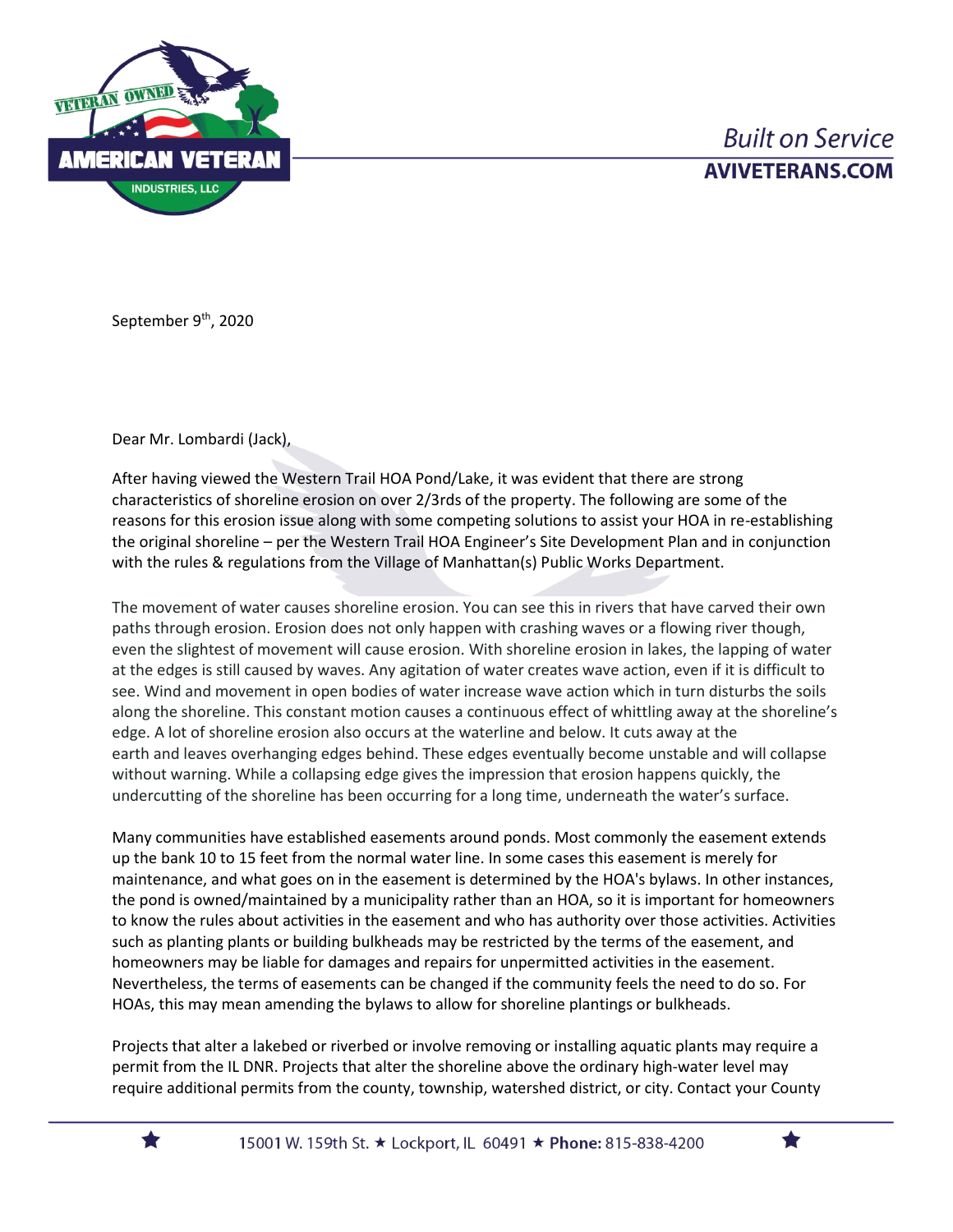Planning and Zoning office to find out about additional permit requirements, and to get assistance in planning your shoreline project.

Avoiding construction within 100 feet of the shoreline or the edge of nearshore bluffs is one of the best recommendations when it comes to preventing shoreline erosion. The Western Trail HOA has circumvented this by placing piers, docks, decks and other apparatuses in/on/around the water's edge. After an engineering plan review of the Western Trail HOA development, this appears to be marked out for "naturalization" and not permitted.

When assessing which method of shoreline erosion protection to use, you will need to consider several factors. These include the typical wave action, the shoreline composition, and the desired results. You should also consider the height of the shoreline as sloping shorelines have different needs to bluffs and cliffs. The most common way to manage shorelines in stormwater ponds is with turf grass that is mowed to the water's edge. This strategy provides very little structural integrity to the bank. Turf grass is not an aquatic plant, and its roots do not grow well in saturated soils. Turf grass will not send roots down below the water surface where the most significant erosion is taking place. As a result, pond banks with grass mowed to the edge are almost certain to undercut with time.

Wetland plants established on the shoreline are a preferred method for stabilizing pond banks, and they provide many benefits beyond erosion prevention. The deep, robust root systems of these plants bind soils in the area where most of the erosion is occurring, just below the water surface. Unlike turf grass, these plants thrive in saturated soils. The main advantage of planting shoreline plants is that they provide other services such as filtering pollutants in runoff, absorbing nutrients that grow algae, trapping sediment and yard debris, deter nuisance wildlife, provide cover and forage for fish and invertebrates, and dampen wind and wave energy.

Vegetation is usually a naturally occurring way of preventing shoreline erosion. Maintain a protective layer of trees, shrubs and ground vegetation on the slope. Plant roots will both hold the soil in place and absorb excess moisture that can trigger slumping. Plants, from grass to trees, hold the shoreline soil in place using their root systems.

If your shoreland is undisturbed, leaving the native plants in place is often the best and least expensive protection against erosion. A healthy native plant community will protect the soil. The above-ground plant material will slow runoff, encouraging runoff to soak into the soil rather than pick up soil and carry it into lakes and rivers. Below ground, a fine network of plant roots hold soil particles in place while stout roots help stabilize steep slopes.

Deep-rooted native plants growing in the water and the wet areas along the shore protect shorelines from wave and ice erosion. Many property owners attempt to maintain turf grass along their shoreline and remove aquatic vegetation for swimming and other water activities. Turf grass does not grow well in wet areas and its shallow root system will not protect shorelines. As mentioned above, once aquatic plants are removed, the exposed shoreline receives direct impact from waves and ice and may begin to erode. Restoring your shoreline with native plants that have deep, extensive root systems will minimize erosion damage to your shoreline and provide fish and wildlife habitat, too.

At this point, it is of strong recommendation that the Western Trail HOA move forward to re-establish their shoreline around the HOA Pond/Lake. Per your HOA site development plans – docks, piers, decks